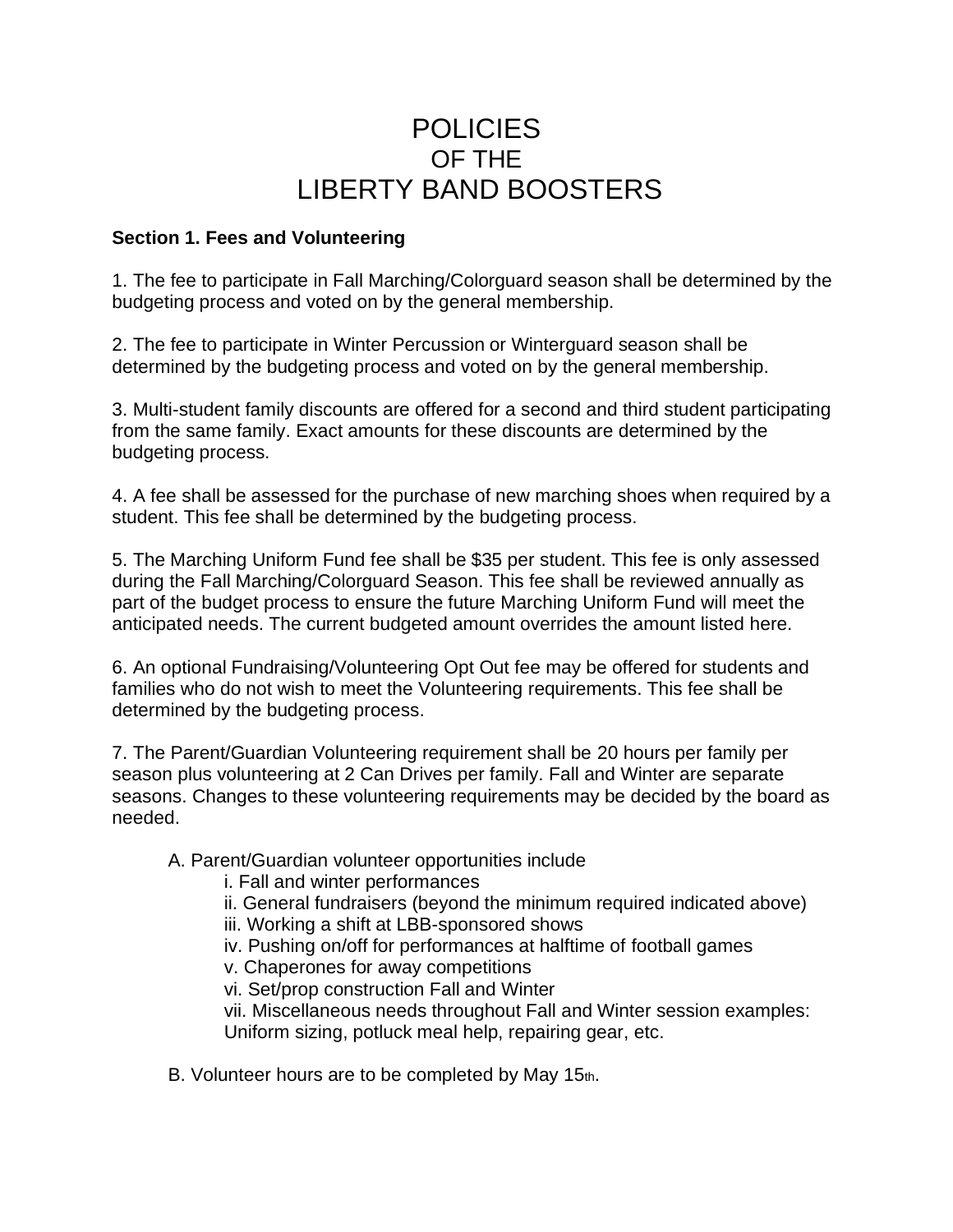- 8. The Student Fundraising/Volunteering expectations shall be to participate in:
	- A. Can Drive Fundraiser:

i. For Fall Season: at least 5 Can Drives per year. Students must participate in at least 8 Can Drives to be eligible to participate in the end of year Band Can Drive Party.

ii. For Winter Season-only students: at least 3 Can Drives per year. Students must participate in at least 5 Can Drives to be eligible to participate in the end of year Band Can Drive Party. (The lower numbers are due to the number of Can Drive opportunities starting from that point in the year)

iii. Note: Band class-only students who participate in at least 8 Can Drives are eligible to participate in the end of year Band Can Drive Party.

B. at least one shift at each LBB-sponsored show (like the fall Liberty Marching Arts Challenge and the winter Liberty Winter Classic).

9. When signing up for a program, both Students and Parents/Guardians will receive a form, and provide written acknowledgement of receiving such, outlining the total costs of the program, the required fundraising information, payment, and volunteering expectations.

A. Any family who does not meet the required number of Parent/Guardian volunteer hours by the end of season deadline will be charged \$20 per unmet volunteer hour. This fee shall be reviewed annually as part of the budget process. The current budgeted amount overrides the amount listed here.

B. Students are eligible to participate in the end of year Band Party only if all fees are paid current.

10. Overdue fees not paid by the end of the fiscal year may be posted to the Student's HSD Account.

11. Excess funds in a student's LBB band account are not refundable however they can be rolled over to the next season (fall/winter marching band or colorguard), transferred to other band members, or donated to the band's general fund. Funds in a LBB band account cannot be used to pay for Liberty High School fees such as ASB, activity fees, or other fees.

12. Hillsboro School District employees and LBB paid staff members (eg, Instructors, Design Staff, Coaches, etc) who have a child in the program are not required to fulfill the LBB Parent/Guardian volunteer expectations (due to the conflict in requiring employees to volunteer). However, the participating student(s) are required to fulfill the student volunteer expectations.

## **Section 2. Budget/Financial**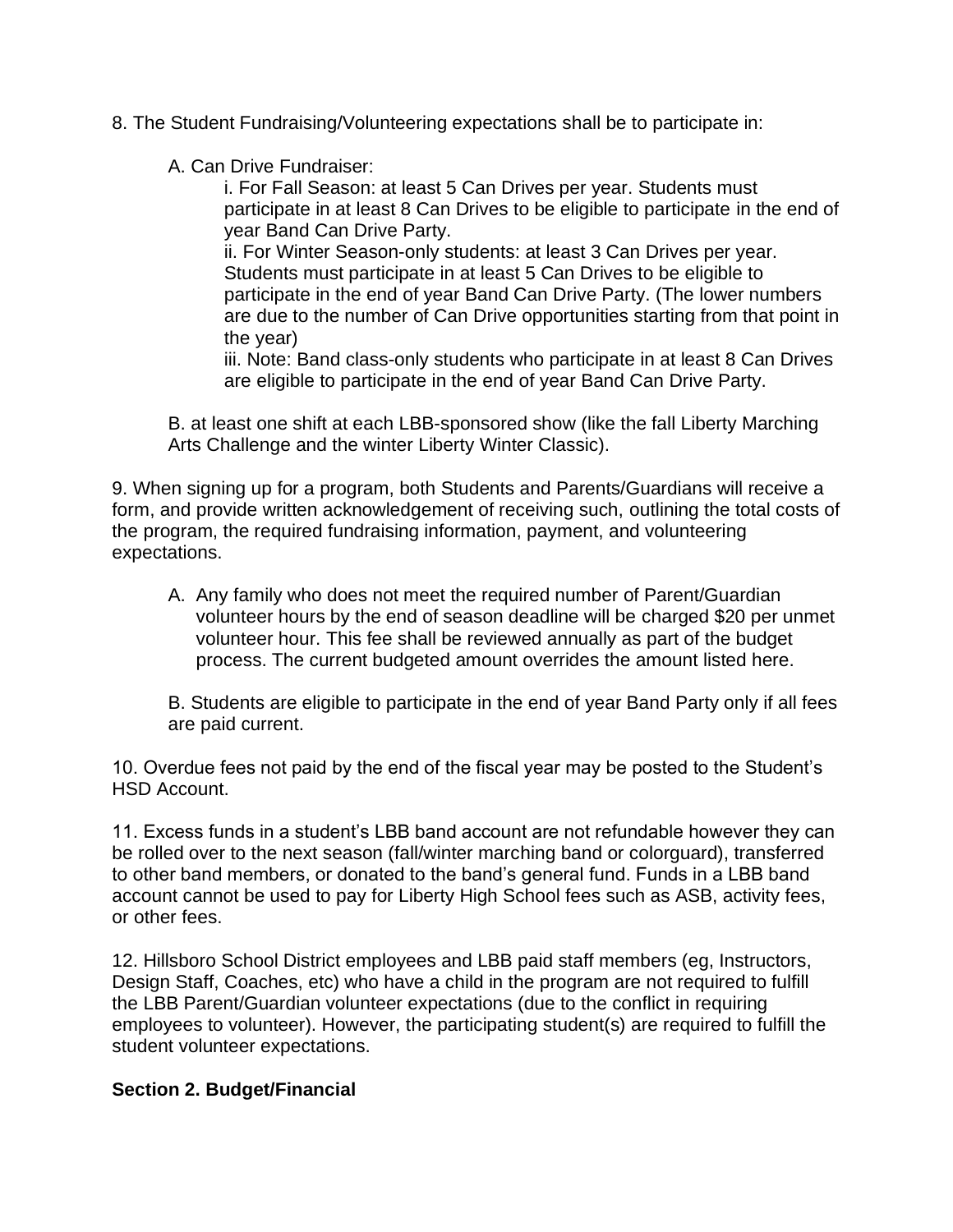1. The annual Scholarship budget shall be funded with 10% of the proceeds of general fundraisers.

2. LBB shall maintain a reserve of approximately 10% of the annual budget in order to have sufficient funds to maintain operations throughout the year including at the end of each fiscal year to seed the following year.

3. The LBB shall establish and maintain a Capital Improvement Fund budget line item, with two purposes:

A. to annually budget for one year's portion of replacement costs for durable equipment (ie with multiple year but still limited life span). This amount is to be retained year over year to fund such purchases.

B. to cover the costs of regular equipment maintenance and routine expenses / improvements.

4. In recognition of the fact that Marching Band Uniforms represent a substantial recurring cost approximately every 8-10 years, the LBB shall establish and maintain a Uniform Fund budget line item.

A. This line item is to annually budget for one year's portion of the total replacement costs for Marching Band Uniforms (hereafter "annual uniform cost"). B. This line item may be funded by a combination of fundraisers and student fees enacted specifically for this purpose, and by a portion of surplus revenue above costs at the end of each fiscal year.

C. The current philosophy is to set the student fee such that it will generate approximately 25-33% of the estimated annual uniform cost.

5. At the end of each year, surplus revenue above costs shall be allocated as follows (and in the following order):

A. 1/10th to the Uniform Fund

B. to fund the reserve (if needed)

C. to fund the capital improvement funds (balance available).

6. In order to encourage increased Parent/Guardian volunteering, beginning with the 2016-17 season (and modified as follows beginning with the 2017-18 season) LBB shall offer the following incentives:

A. Full time roles:

a. List of qualifying roles:

i. President

ii. Vice President of Operations

- iii. Treasurer
- iv. Secretary
- v. Vice President of Equipment
- vi. Vice President of Marching Food
- vii. Vice President of Fundraising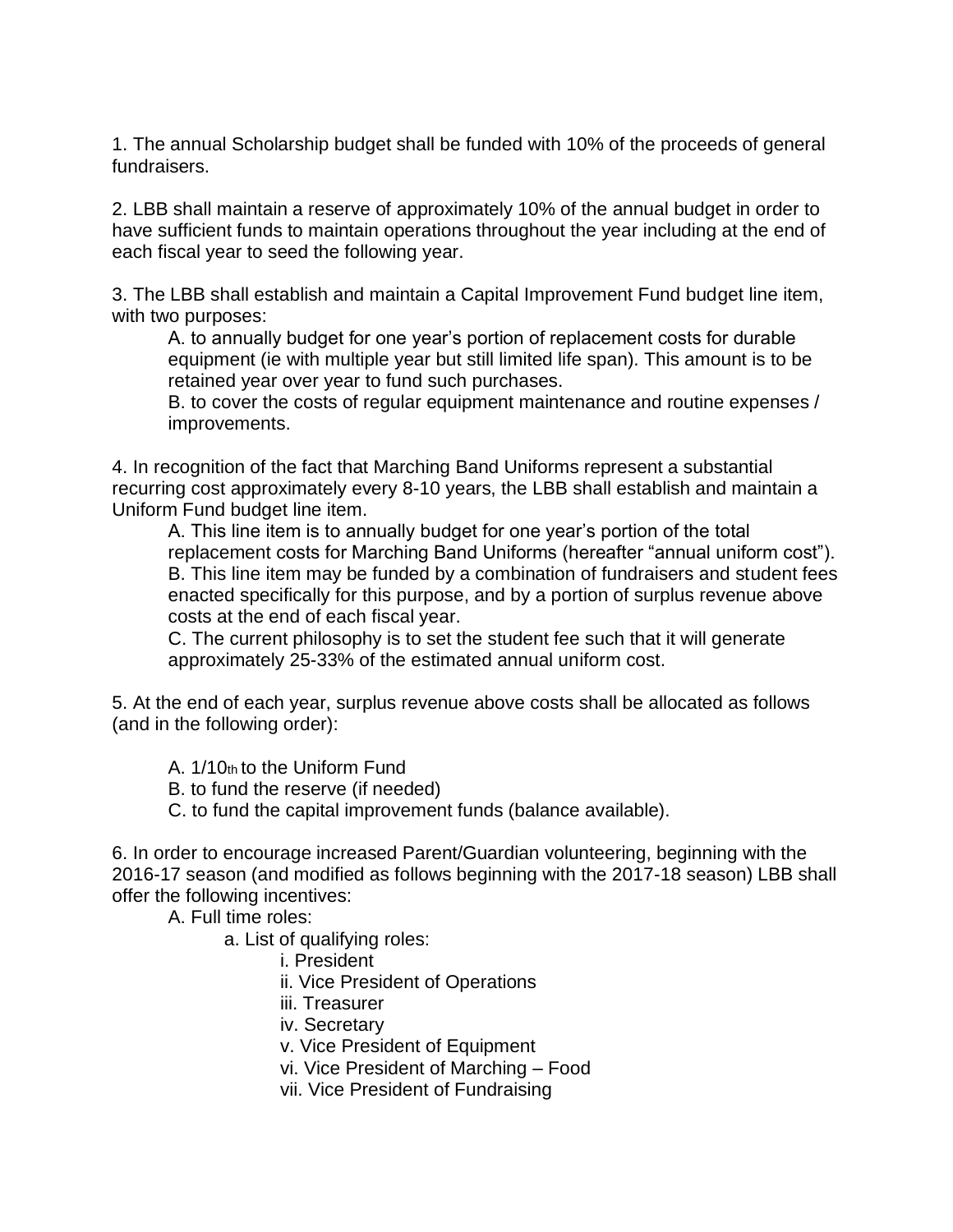viii. Vice President of Volunteering

ix. Vice President of Communications

x. Vice President of Marching and Concert Attire

xi. Coordinator of a year-round LBB chartered effort that also meets the criteria below, eg leader of a monthly fundraiser, as approved by the President or the Vice President of Volunteering. xii. Note: Band Director (Advisor) is excluded as this is not an LBB volunteer position, and the purpose of the incentive is to encourage volunteering.

b. Criteria:

i. Serves in the role for the full 12-month fiscal year

ii. Minimum of 75 hours volunteered in fulfilling the duties of the role, as well as assisting other board members, and reported to the Vice President of Volunteering or President

iii. Regular attendance at LBB meetings and events as approved by the Vice President of Volunteering or President

c. Incentive:

i. One discount for one student for one season's (Marching, Winter Percussion, OR Winter Guard) Fair Share fees to each Parent/Guardian who fulfills a designated LBB Board of Directors role as listed above. Exact amount of discount is determined during the budgeting process.

ii. Exemption from Fundraising hour/role expectations

d. Only one incentive is offered even if a person fulfills multiple roles.

#### B. Part Time:

- a. List of qualifying roles:
	- i. Vice President of Winter Percussion
	- ii. Vice President of Winterguard
- b. Criteria:

i. Serves in the role for the full 12-month fiscal year (these roles have a shorter duration "busy season" but engagement is needed for the full year

ii. Minimum of 35 hours volunteered in fulfilling the duties of the role, as well as assisting other board members, and reported to the Vice President of Volunteering

iii. Regular attendance at LBB meetings and events as approved by the Vice President of Volunteering or President

c. Incentive:

i. One discount for one student for one season's (Marching,Winter Percussion, OR Winter Guard) Fair Share fees to each Parent/Guardian who fulfills a designated LBB Board of Directors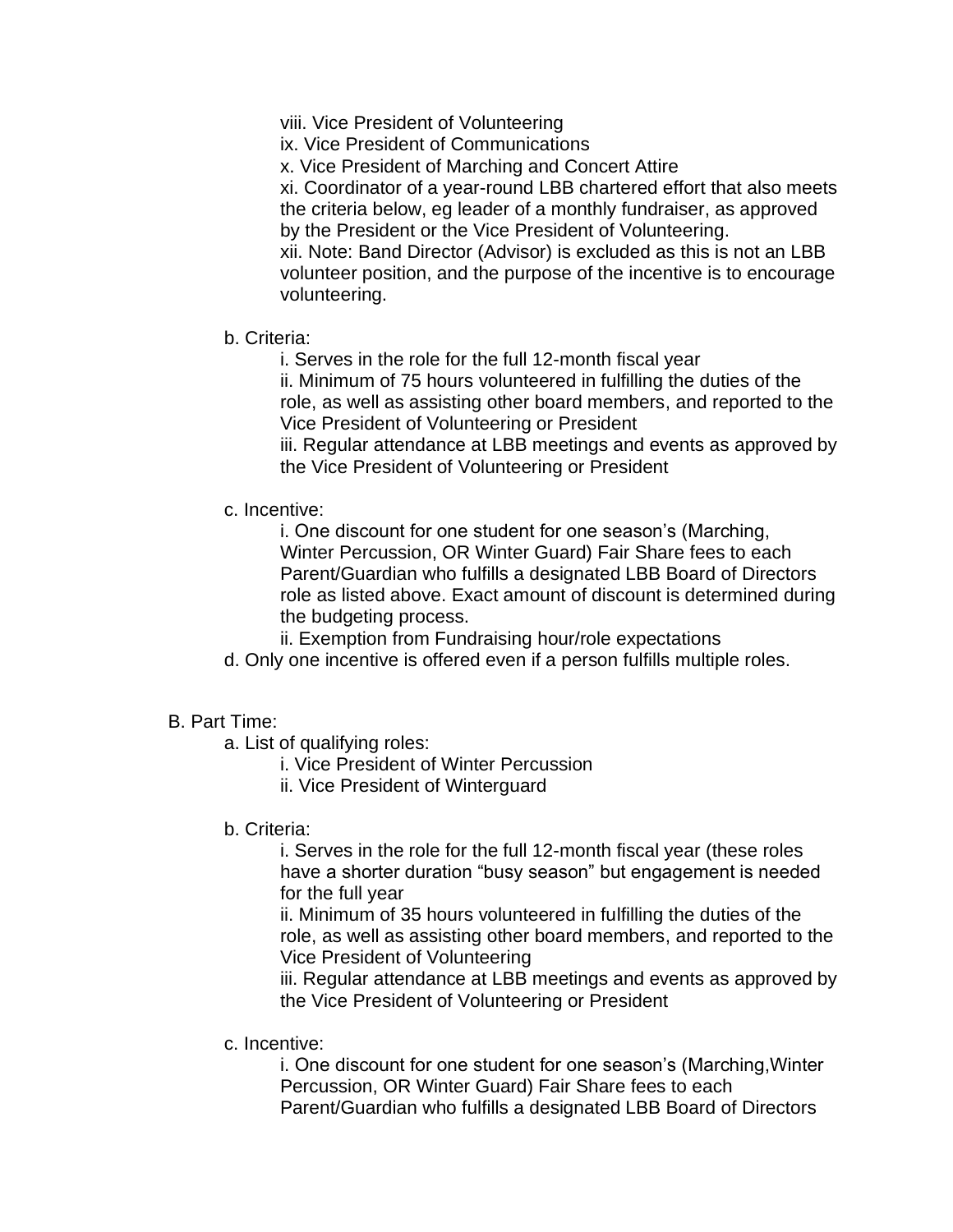role as listed above. Exact amount of discount is determined during the budgeting process. This amount shall be one half the amount of a full-time role unless otherwise approved by the LBB Board of Directors.

ii. Exemption from Fundraising hour/role expectations

C. In the event a person fulfills multiple roles:

i. In the case where a person holds the position and fulfils the requirements for both a full-time role and for a part-time role in the same fiscal year, the full-time role incentive shall apply. ii. In the case where a person holds the position and fulfils the requirements for two part time roles, both part time incentives shall apply, totaling a discount for a full-time role.

D. The incentive shall be applied as a credit to the student account at the end of the fiscal year. The credit is not redeemable for cash.

E. Any disputes will be resolved by the President, Vice President of Volunteering, and Band Director, or if one member of the above is involved in the dispute, then that person shall be replaced with another Board Member. The decision of this subcommittee is final.

7. Two Members shall count money collected by any LBB committee or at any LBB sponsored event. These two members will then record and verify the amount collected before being deposited by the Treasurer. The President, Treasurer, and head of a particular event must approve any changes in this procedure due to special circumstances.

8. Only adults may handle money at a LBB event (eg a fundraiser, selling concessions).

A. This applies to all LBB events where money is handled.

B. Note that in particular Oregon State Law prohibits minors from selling fireworks.

This means that minors cannot take money (cash or credit) in exchange for fireworks, and also cannot even enter the list of fireworks being purchased into a point of sale device (eg an iPad).

## **Section 3. Other**

1. LBB intends to hold the following General Membership Meetings (as described in Bylaws section 3.3):

A. Annual Budget Meeting – March

B. Annual Elections and Parent Information for Fall – May

- C. Marching Season Kickoff August/September
- D. Winterguard Kickoff December/January
- E. Winter Percussion Kickoff December/January